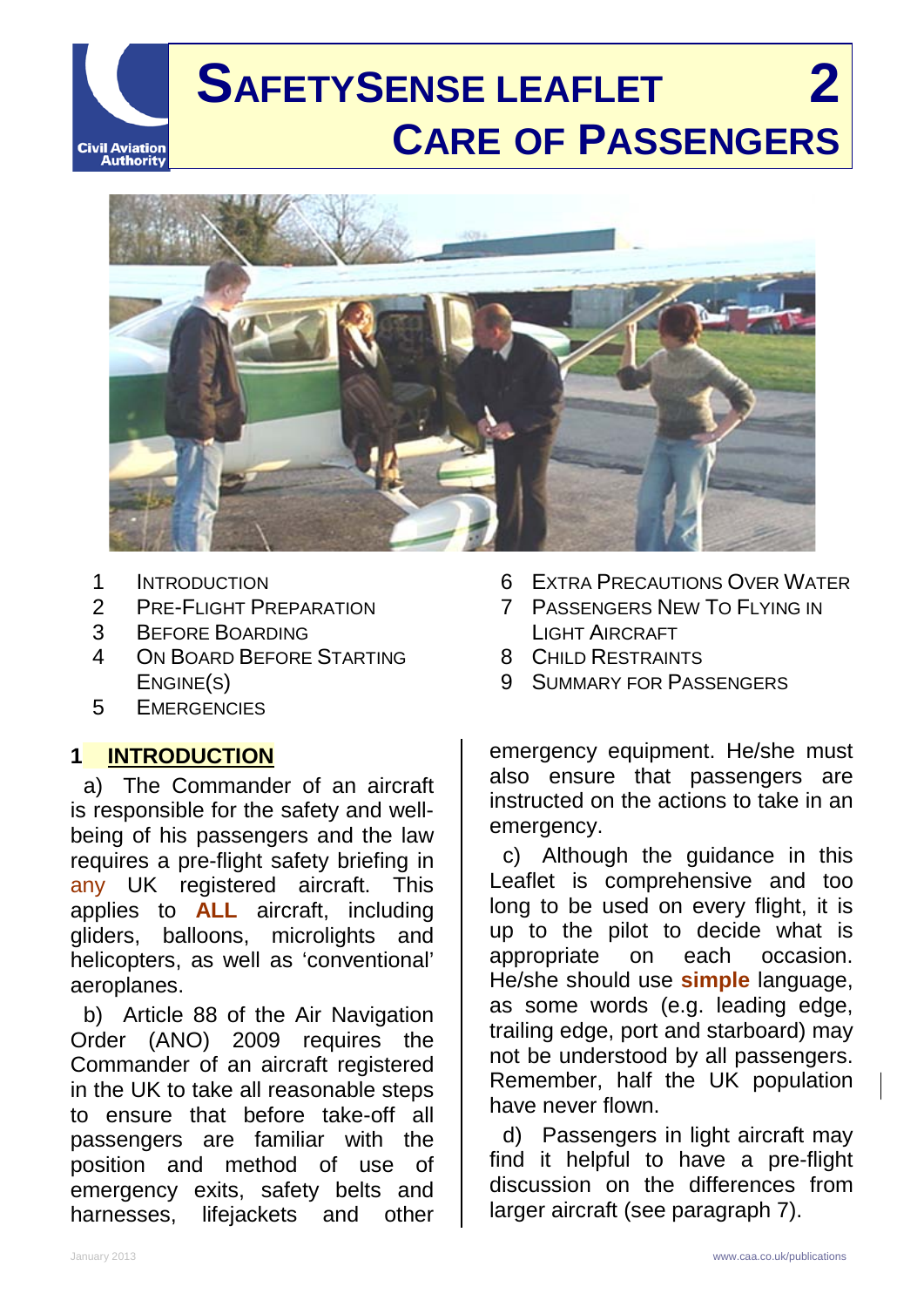## **2 PRE-FLIGHT PREPARATION**

The pilot must:

a) Comply with any airworthiness requirements such as having controls<br>removed from passenger seats. passenger seats. Even if not required, consider this if permitted. While not a requirement, it is useful to place sick bags in easily accessible places without making it obvious to the passengers.

b) Ensure luggage is not so heavy that it adversely affects the weight and balance. The same applies to the passengers themselves. A set of scales (checked for accuracy) are useful to have available - many people are unsure of their weight and often underestimate it. Be prepared to adjust your fuel load and s*ee SafetySense Leaflet [9.](http://www.caa.co.uk/safetysenseleaflet09)*

c) Check that luggage is properly secured and does **not** contain hazardous items, such as:

- flammable liquids and solids, e.g. matches, fire-lighters, paint;
- explosives, e.g. fireworks, toy gun caps;
- magnetic materials, e.g. loudspeakers;
- corrosives, e.g. acids, alkalis, car batteries;
- compressed gases, e.g. camping gas, aqualung cylinders; and
- active mobile telephones or other electronic devices.



d) Advise passengers of restrictions on smoking in or near the aircraft.

e) Suggest that passengers wear sensible shoes and clothing. Bare limbs are at risk and thin nylon melts if there is a fire. Especially in winter, warm clothing should be available in case of heater failure, diversion or forced landing - you can get very cold and wet on a mountain side, even in summer!

f) Advise passengers it is best not to fly if they are unwell or even recovering from a cold.

g) **NOT** take passengers who are under the influence of alcohol (or anything worse). They could hazard the flight. Drunkenness in an aircraft is an offence under ANO 2009 Article 139.

h) Warn passengers not to distract the pilot at critical times when he/she is busy. Advise them when that is likely to be, by explaining radio communications, Vital Actions and the navigation techniques to be used. (In the air, don't be distracted by an airsick or frightened passenger. FLY THE AIRCRAFT.)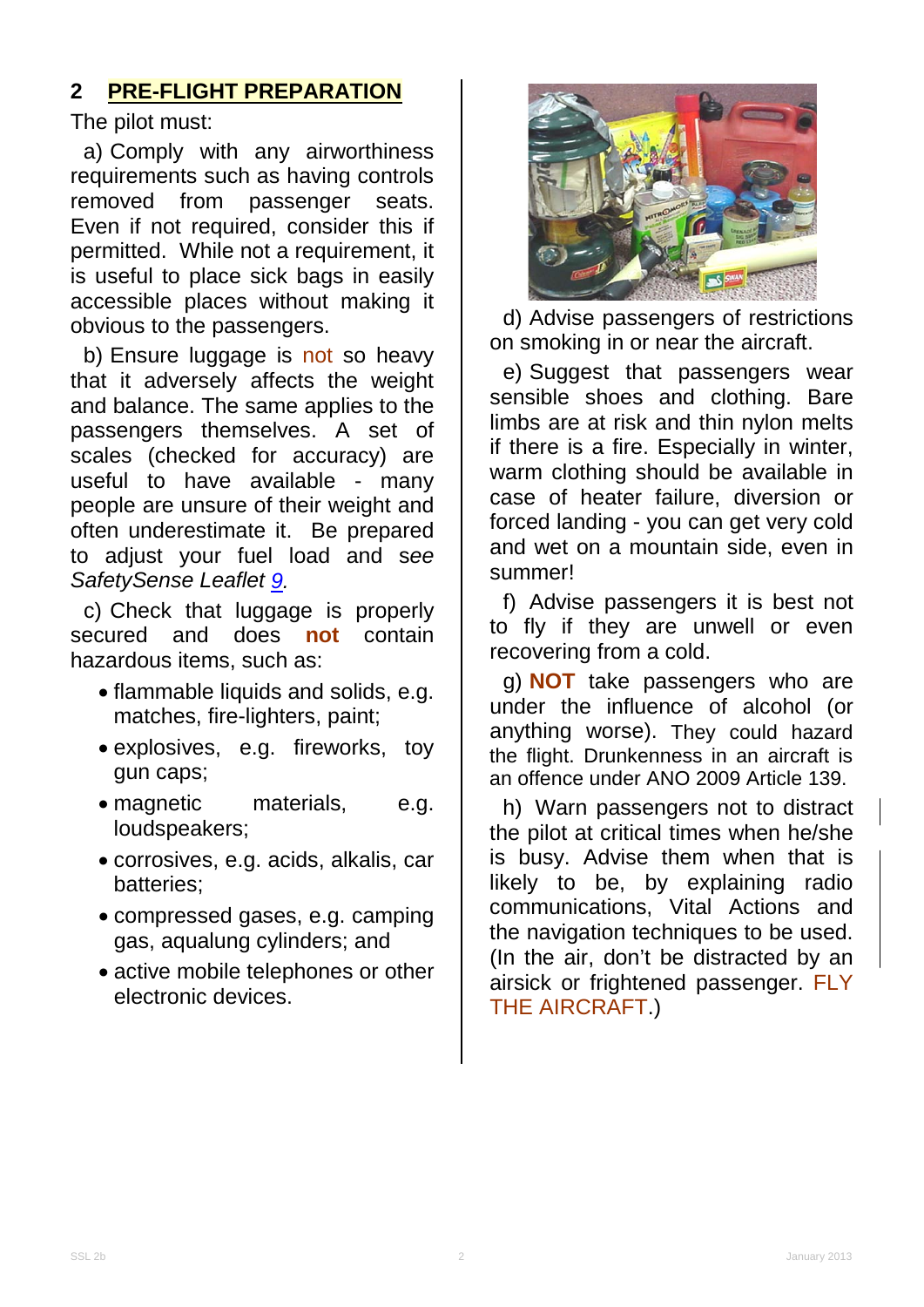## **3 BEFORE BOARDING**

a) Check **personally** that external baggage doors are closed and locked, don't leave it to others.

b) Escort passengers when going to and from the aircraft.

c) Point out that propellers and helicopter rotors are extremely hazardous and should be avoided at all times, even when stationary. Rotating propellers and rotors (particularly helicopter tail rotors) may be hard to see, especially from the side or at night. The hazard may not be noticed if nearby aircraft have engines running.

d) **Always** shut down the engine(s) when passengers are boarding or leaving, avoid 'running changes', or passengers approaching the aircraft while a propeller/rotor is turning, unless they are escorted by properly briefed helpers.

e) Advise passengers that when going to and from a propeller-driven aeroplane, they must approach/depart from *behind* the wing. The only exceptions are a small<br>number of types with pusher number of types with pusher propellers or entry doors forward of the wing. With these aeroplanes the engine(s) must always be stopped when passengers are boarding or leaving.

f) Ensure that even if the engine is stopped passengers do not step forward off the wing leading edge towards a propeller.

g) If flying a helicopter, refer to SafetySense Leaflet [17](http://www.caa.co.uk/safetysenseleaflet17) 'Helicopter Airmanship', paragraph 4.2, covering safe conduct of passengers with rotors running.

h) Arrange that someone is in charge of children, particularly small ones, both in flight and when going to and from the aircraft. It is safest to hold their hands.

i) Ensure everyone is aware of hazards under the wings of high-winged aircraft, e.g. struts, pitot tubes.

j) Show passengers the location of any steps or handholds; if there are wing walk-ways, show passengers where they can step to prevent holed fabric or dented skin.

k) Help passengers with external door catches and locks. A door, caught by a gust of wind, can injure passengers or pilots and cause damage to the door hinges.

l) For balloons, gliders, microlights etc. explain any additional specific instructions.

#### **4 ON BOARD BEFORE STARTING ENGINE(S)**

The pilot must brief passengers so that they:

- know how to adjust and lock their seats/seat backs securely in position.
- know how to fasten, unfasten and adjust seat belts/harnesses. Strongly suggest they keep them fastened through the flight in case of unexpected turbulence etc.
- know how to unlock and open doors or canopy, noting that some aircraft have a double locking system. Locks and handles should be left alone once the doors are closed. **Personally** supervise the closure and locking of doors etc., don't be rushed.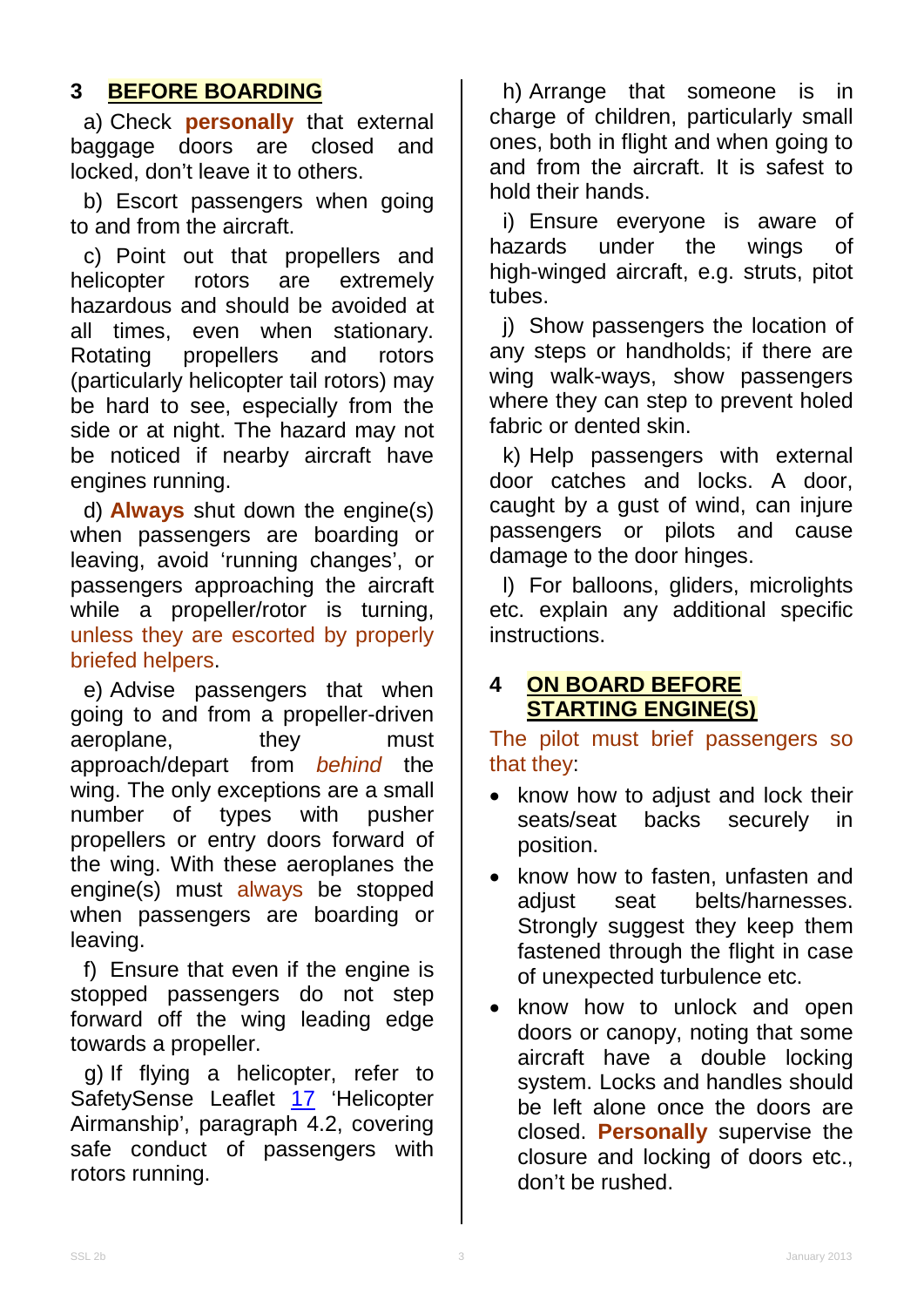

- do not obstruct the controls with<br>objects such as cameras. objects such as cameras, handbags, knees or feet.
- do not put metallic or magnetic objects near the compass.
- switch OFF all mobile telephones and electronic devices before flight.
- do not interfere with the controls in flight.
- know how to use the headsets.
- can use the intercom, if fitted, and know how to communicate if there is no intercom.
- know where to find the sick-bags.
- know the emergency procedures detailed below.

#### 5 **EMERGENCIES**

a) Before flight, the pilot must brief passengers on how to brace themselves if a forced landing or ditching appears likely. There are two main reasons for this:

- To reduce injury due to striking objects inside the aircraft.
- To reduce 'flailing' of the body.

b) Passengers in forward-facing seats **WITHOUT** a control wheel/ stick in front of them should, if possible, be briefed to adopt the

'brace' position. The upper body should be bent forward as far as possible with the chest close to the thighs and knees and the head touching the back of the seat in front. The hands should be placed one on top of the other on top of the head with the forearms tucked in against the side of the face. Fingers should NOT be interlocked. The lower legs should be inclined aft of the vertical with the feet flat on the floor. The seat belt should be as tight as possible and low on the torso.



c) Check that front seat occupants have got their belt and upper torso restraint as tight as possible prior to impact.

d) Advise passengers how to use any emergency exits. Tell them to kick or force out a window if the doors or canopy cannot be opened or if the aircraft has overturned.

e) Remind rear seat passengers how to operate the seat-back release on the front seats (thus allowing rear seat passengers to vacate the aircraft).

f) Agree the order in which the aircraft should be evacuated.

g) Remind passengers that harnesses and belts should be as tight as possible and at the last minute headsets removed, unplugged and stowed.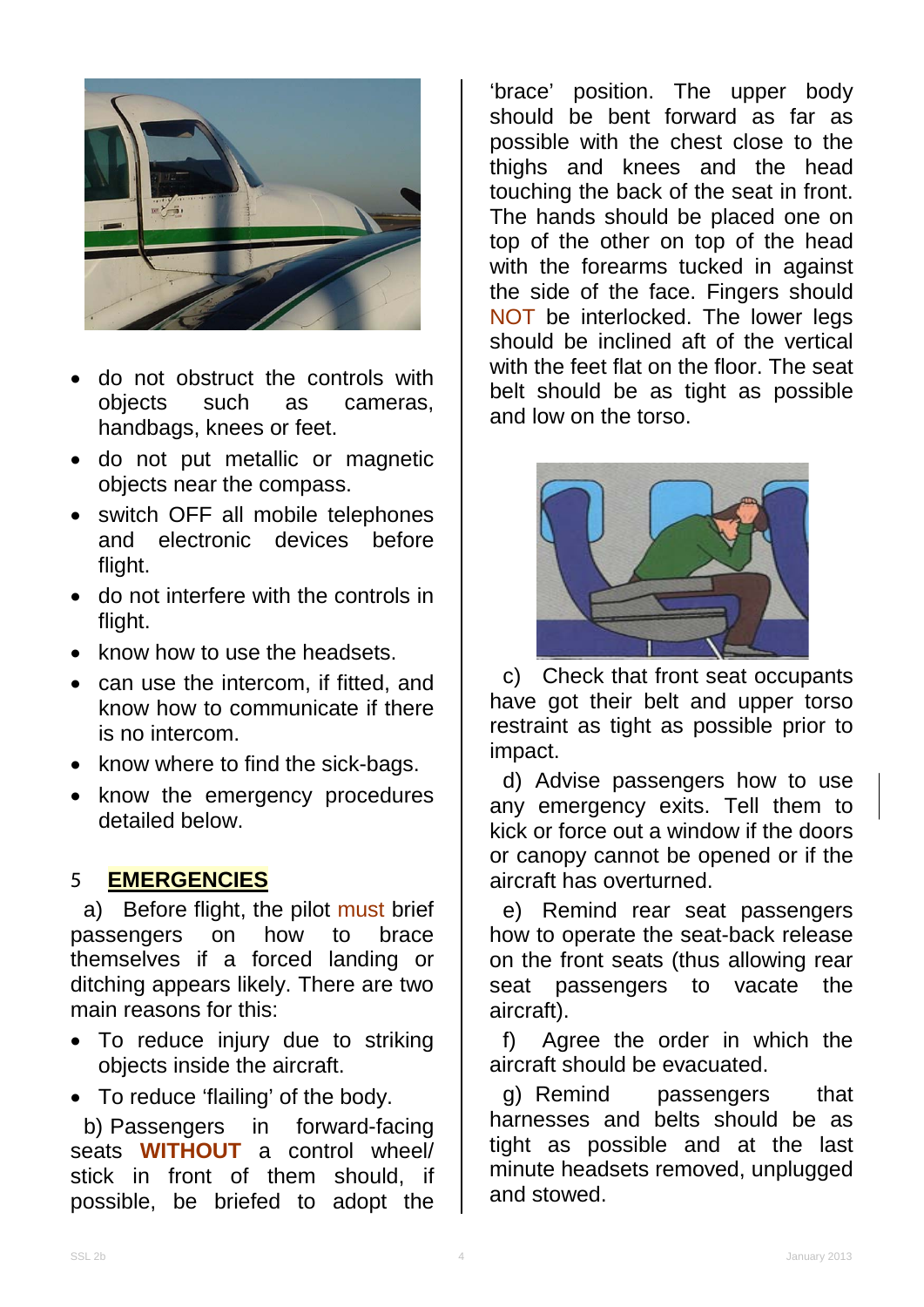h) Brief passengers to unlock, but<br>ot unfasten, the cabin not unfasten, the doors/emergency exits just before landing (or ditching).

i) Make it clear that seat belts/harnesses must be kept<br>fastened until the aircraft has fastened until the aircraft has stopped, undo belts, open doors and get out fast.

j) Explain that you must not leave a helicopter until the main rotor has stopped.

k) Explain the position, release method and how to use the fire extinguisher as well as the location of the first aid kit.

### **6 EXTRA PRECAUTIONS OVER WATER**



### **a) Lifejackets**

- Before flying over water in a single-engined aircraft, make sure that passengers are **wearing** lifejackets, know how to inflate them and how to use any ancillary items, e.g. light, whistle, PLB.
- If the aircraft is twin-engined, point out the location of lifejackets and how to put them on. If one engine stops, consider asking the passengers to put on their lifejackets - it's now a singleengined aircraft!
- Impress on your passengers that lifejackets must NOT be inflated until **outside** the aircraft.



#### **b) Life-rafts**

- The life-raft should be secured such that it cannot strike people's heads during deceleration. Make sure it is accessible in an emergency. Assign responsibility for getting the life-raft out  $-$  it's too late when the aircraft has sunk. It may be heavy, so a strong passenger should be chosen. Do not tie the life-raft to the aircraft after ditching. Passengers must know how to inflate the life-raft and should know what emergency equipment it contains, e.g. fluorescein dye, flares.
- Brief passengers to swim away from the aircraft before inflating the life-raft so that it cannot be holed on anything sharp. When inflated, make sure it does not blow away, leaving some or all of the passengers still in the water.

c) **Above all**, impress on your passengers not to panic. There will be a lot of water flying around, perhaps through a broken windscreen, but there is usually at least a couple of minutes to get everybody out.

d) SafetySense Leaflet No. [21](http://www.caa.co.uk/safetysenseleaflet21) 'Ditching' contains comprehensive advice.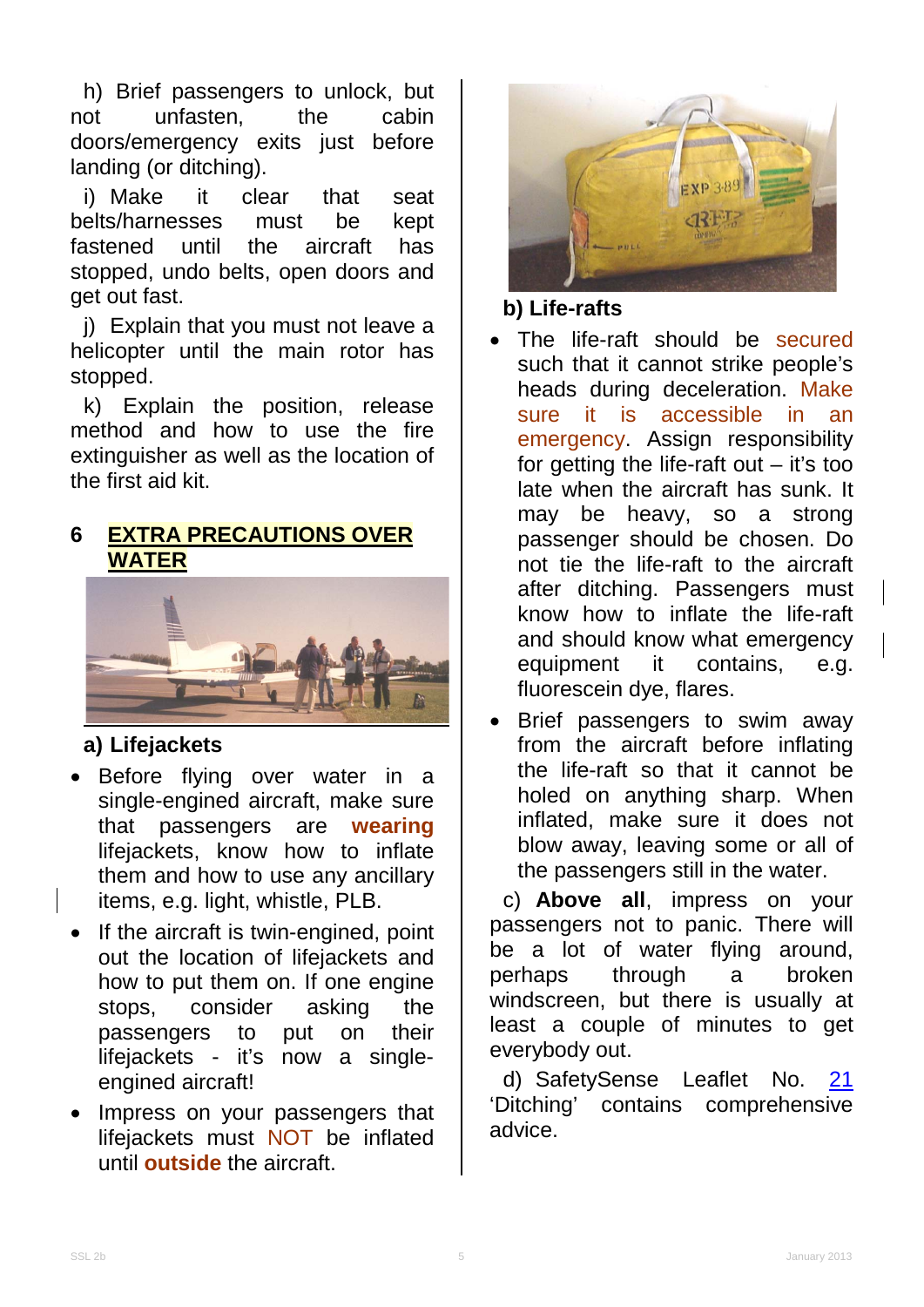### **7 PASSENGERS NEW TO FLYING IN LIGHT AIRCRAFT**

Those who are more used to package holiday jets may find a light aircraft a very different experience. No one wants an early return with a sick or frightened passenger. Chat to them beforehand about:

- a) *The higher noise level*: headsets, ear defenders or cotton wool in the ears may help.
- b) *Turbulence* a light aircraft will be more affected. Don't fight it, relax and go with the motion.
- c) *Pressure changes and the ears* most light aircraft are un-pressurised and climb quite slowly so the ears automatically compensate. Plan to descend at about 300 ft per minute. However, during fast descents, holding the nose and attempting to blow with the mouth closed will equalise the pressure. Alternatively, follow the practice of some airlines and hand out a few chewy sweets.
- d) *Stall and other warnings*. Mention horns and bells, the sudden unexpected noise on landing may startle nervous passengers.
- e) *Lookout* discuss the usefulness of extra pairs of eyes throughout the flight, particularly when joining the circuit. Agree on how passengers should attract your attention. Explain the blind spots. Tell them that high flying traffic can be ignored.
- f) *Motion Sickness* What to do if feeling unwell, but don't mention the word 'sick'. (Make sure there are sick bags handy.)
- g) *Toilets*  The lack of a toilet, even in some larger twin-engined aircraft.
- h) *Children* Special care is needed so that they:
- do not touch the controls, door release etc.;
- keep their legs clear of the controls when sitting on a booster cushion;
- keep quiet when the pilot is talking on the radio or is very busy; and
- tell the pilot if they see another aircraft (keeping their eyes outside helps prevent air sickness).

It helps if you:

- keep talking to them during the flight, pointing out landmarks etc.; and
- avoid turbulent or windy days so that they remember their flight with PLEASURE.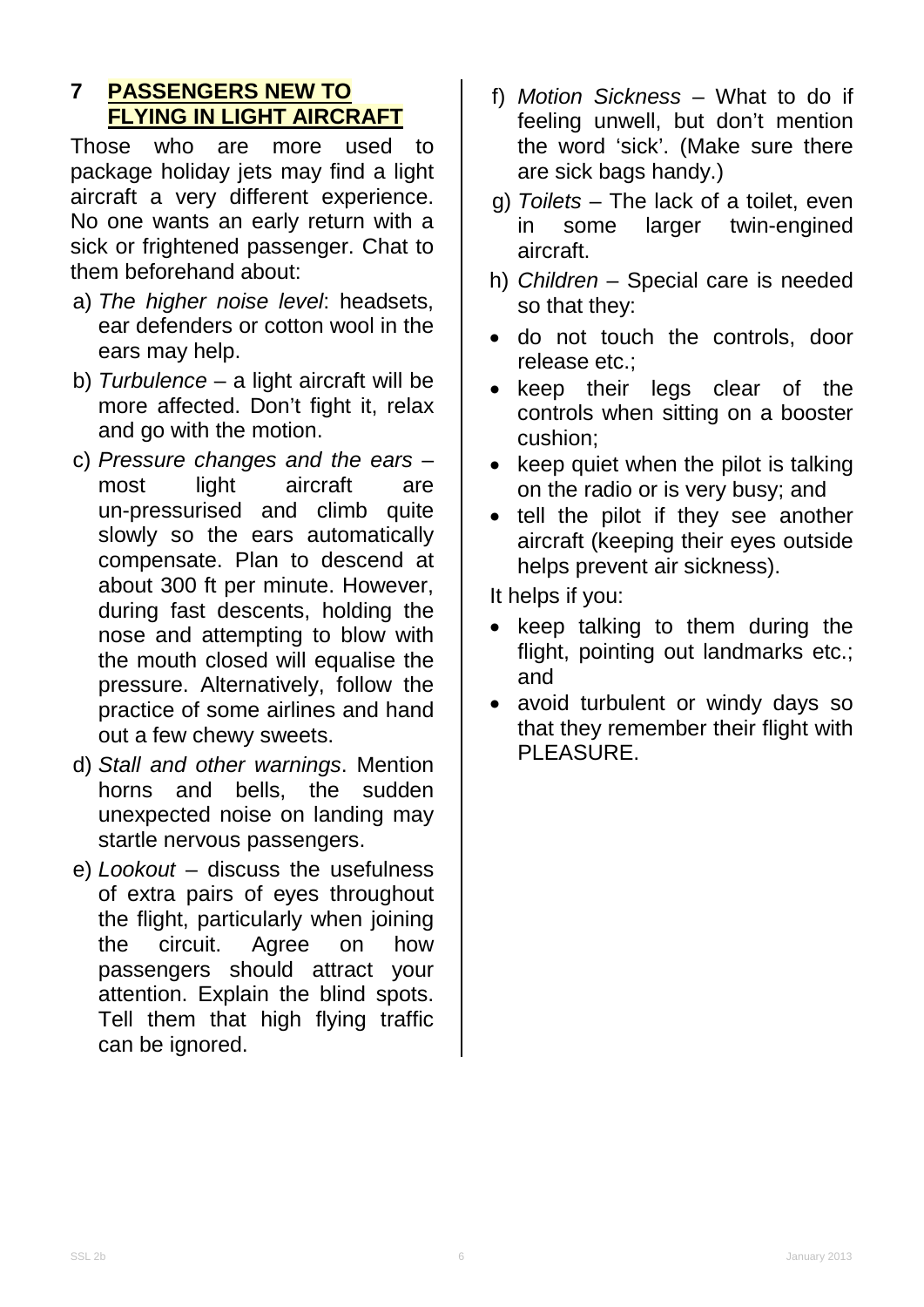#### **8 CHILD RESTRAINTS**

a) The ANO and some flight manuals<br>have requirements about safety have requirements about safety restraint if children under the age of two (or three in some cases) are on board. These can be fulfilled as follows:

- $\triangleright$  For children up to the age of six months, approved belt loops as used in commercial airliners must be carried.
- $\triangleright$  For children between six months and two years old, either these approved belt loops must be carried, or the child must be strapped into a suitable car-type safety seat as described below.
- $\triangleright$  A child between two and three years old must normally be strapped into either a car-type safety seat as described below, or secured properly by adult seat belts. Additional approved restraints are available to increase the security of aircraft seat belts, but these may not be suitable for light aircraft seats.
- $\triangleright$  Children three years old or more must be restrained using the aircraft seat belts.
- b) The safety seats referred to must:
- have a well-defined shell;
- be designed to allow quick securing and removal from the seat;
- have a single point of release for the harness which the child cannot easily release;
- secure at least the torso, lap and shoulders; and
- have straps at least 2.5 cm (1") wide.

c) The safety seat must be installed so that:

- it is secured to the aircraft seat in the direction of flight with the aircraft seat belt or harness;
- it does not interfere with the aircraft controls or exits;
- the lower part of it does not extend unreasonably beyond the aircraft seat;
- the aircraft seat belt buckle does not lie on any sub-frame member of the safety seat; and
- only one set of straps secures the child.